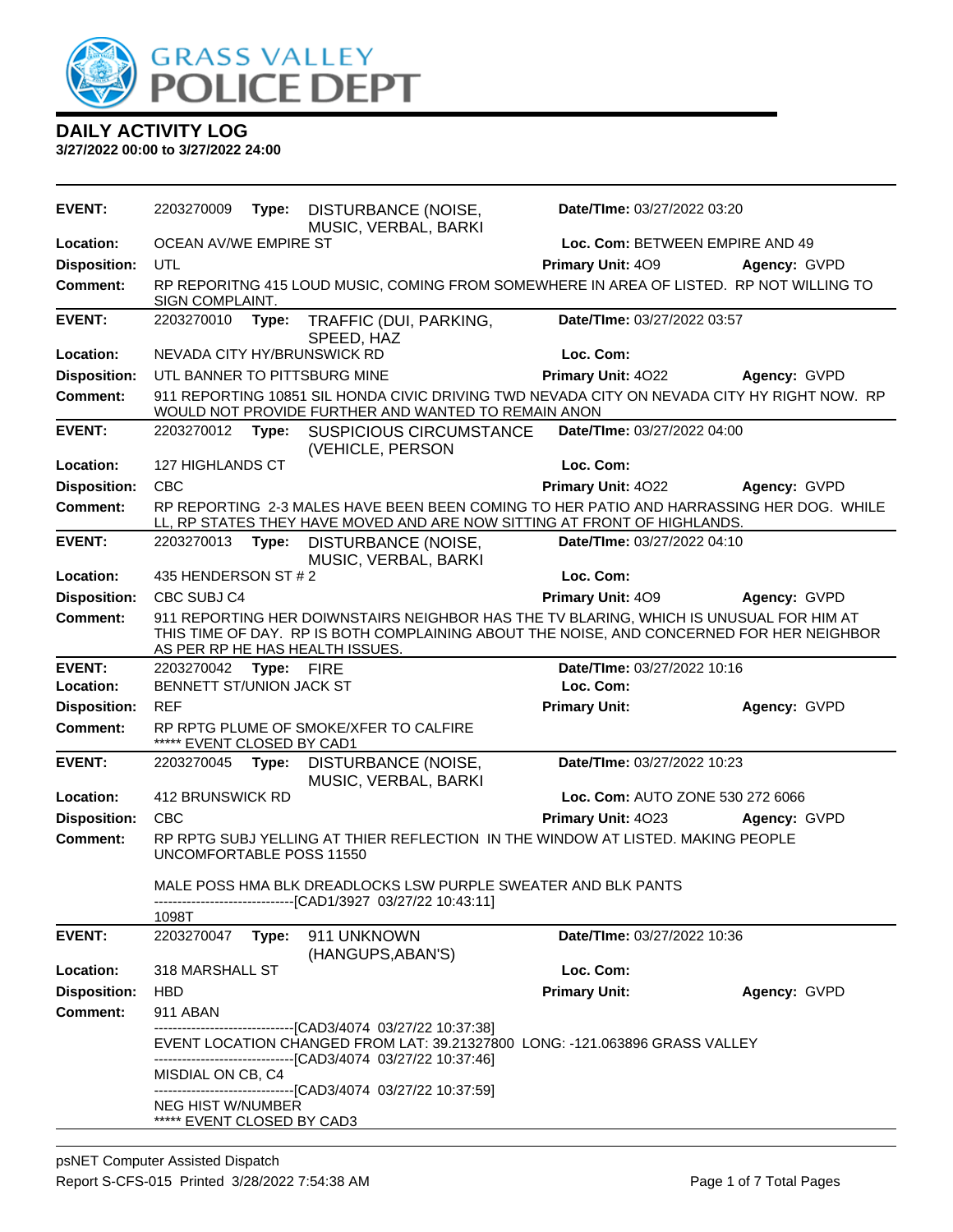

| <b>EVENT:</b><br><b>Disposition:</b> | 2203270048<br><b>CBC</b>                  | Type: FOLLOWUP                                                                                                                                                                                                                                                                                                            | Date/TIme: 03/27/2022 10:37<br><b>Primary Unit: 405</b> | Agency: GVPD |
|--------------------------------------|-------------------------------------------|---------------------------------------------------------------------------------------------------------------------------------------------------------------------------------------------------------------------------------------------------------------------------------------------------------------------------|---------------------------------------------------------|--------------|
| Comment:                             |                                           |                                                                                                                                                                                                                                                                                                                           |                                                         |              |
| <b>EVENT:</b><br>Location:           | 2203270051<br>609 WE MAIN ST              | Type: FOLLOWUP                                                                                                                                                                                                                                                                                                            | Date/TIme: 03/27/2022 10:53<br>Loc. Com:                |              |
| <b>Disposition:</b>                  | <b>CBC</b>                                |                                                                                                                                                                                                                                                                                                                           | Primary Unit: 4015                                      | Agency: GVPD |
| <b>Comment:</b>                      |                                           | -------------------------------[CAD1/3927 03/27/22 10:53:35]                                                                                                                                                                                                                                                              |                                                         |              |
|                                      |                                           | EVENT LOCATION CHANGED FROM 609 WE MAIN                                                                                                                                                                                                                                                                                   |                                                         |              |
| <b>EVENT:</b>                        |                                           | 2203270055 Type: DISTURBANCE (NOISE,<br>MUSIC, VERBAL, BARKI                                                                                                                                                                                                                                                              | Date/TIme: 03/27/2022 11:28                             |              |
| Location:                            | 134 OLYMPIA PARK RD                       |                                                                                                                                                                                                                                                                                                                           | Loc. Com: FAST TAXI                                     |              |
| <b>Disposition:</b>                  | <b>CBC</b>                                |                                                                                                                                                                                                                                                                                                                           | <b>Primary Unit: 4023</b>                               | Agency: GVPD |
| <b>Comment:</b>                      |                                           | RP EMPLOYEE ADV FEMALE TAMPERING W/ PROPERTY THAT DOES NOT BLEONG TO HER- RP ADV IT WAS<br>PRIVATE PROPERTY. ASSOC W/ A WHI HONDA CRV CA LP: 6BLT980. WHILE LL, RP ADV SHE LEFT TWDS<br>MALTMAN IN HER VEH, TURNED TWDS JOERSCHKE.                                                                                        |                                                         |              |
| <b>EVENT:</b>                        |                                           | 2203270064 Type: VEH CITES, VIN, TOWS, DUI                                                                                                                                                                                                                                                                                | Date/TIme: 03/27/2022 12:08                             |              |
| Location:                            | 2054 NEVADA CITY HIGHWAY                  |                                                                                                                                                                                                                                                                                                                           | Loc. Com: SAVE MART                                     |              |
| <b>Disposition:</b>                  | CBC                                       |                                                                                                                                                                                                                                                                                                                           | Primary Unit: 4015                                      | Agency: GVPD |
| <b>Comment:</b>                      |                                           | --------------------------------[CAD3/4074 03/27/22 12:08:56]                                                                                                                                                                                                                                                             |                                                         |              |
|                                      |                                           | EVENT LOCATION CHANGED FROM SAVE MART                                                                                                                                                                                                                                                                                     |                                                         |              |
| <b>EVENT:</b><br>Location:           | 2203270066<br>1145 SUTTON WY              | Type: PROPERTY LOST OR FOUND                                                                                                                                                                                                                                                                                              | Date/TIme: 03/27/2022 12:22<br>Loc. Com: GOODWILL       |              |
| <b>Disposition:</b>                  | INF LOG PER 4015                          |                                                                                                                                                                                                                                                                                                                           | <b>Primary Unit:</b>                                    | Agency: GVPD |
| <b>Comment:</b>                      |                                           | RP RPTG BLU SLEEPING BAG, BACKPACK AND UNUSED LOTTERY TICKETS LEFT NEXT TO GOODWILL ON                                                                                                                                                                                                                                    |                                                         |              |
|                                      | THE STREET                                | ***** EVENT CLOSED BY CAD3 WITH COMMENT-LOG PER 4015                                                                                                                                                                                                                                                                      |                                                         |              |
| <b>EVENT:</b>                        |                                           | 2203270067    Type: 911    UNKNOWN<br>(HANGUPS, ABAN'S)                                                                                                                                                                                                                                                                   | Date/TIme: 03/27/2022 12:23                             |              |
| Location:                            |                                           | LAT: 39.23873300 LONG: -121.037021                                                                                                                                                                                                                                                                                        | Loc. Com:                                               |              |
| <b>Disposition:</b>                  | HBD NEG CB RECEIVED                       |                                                                                                                                                                                                                                                                                                                           | <b>Primary Unit:</b>                                    | Agency: GVPD |
| <b>Comment:</b>                      | 911 OPEN LINE/                            |                                                                                                                                                                                                                                                                                                                           |                                                         |              |
|                                      | <b>NEG HIST W/NUMBER</b><br>VM LEFT ON CB | ------------------------------[CAD3/4074_03/27/22 13:01:29]<br>***** EVENT CLOSED BY CAD3 WITH COMMENT-NEG CB RECEIVED                                                                                                                                                                                                    |                                                         |              |
| <b>EVENT:</b>                        | 2203270068 Type:                          | DISTURBANCE (NOISE,<br>MUSIC, VERBAL, BARKI                                                                                                                                                                                                                                                                               | Date/TIme: 03/27/2022 12:38                             |              |
| Location:                            | 867 SUTTON WY                             |                                                                                                                                                                                                                                                                                                                           | Loc. Com: SAFEWAY                                       |              |
| <b>Disposition:</b>                  | CIT CITED 242PC                           |                                                                                                                                                                                                                                                                                                                           | <b>Primary Unit: 4023</b>                               | Agency: GVPD |
| <b>Case No:</b>                      | G2200774                                  |                                                                                                                                                                                                                                                                                                                           |                                                         |              |
| <b>Comment:</b>                      |                                           | RP SECURITY ADV 415 PHYSICAL BTW TWO CUSTOMERS. ONE IS PAYING AND TRYING TO LEAVE-THE<br>OTHER IS SITTING IN CHAIR. WMA APPROX 50 YOA BALDING W/ PONYTAIL LSW TEAL SHIRT AND JEANS W/<br>A MASK ON. OTHER SUBJ IS WMA APPROX 70 YOA LSW BLK SHIRT AND TAN PANTS. NO WEAPONS. POSS<br>ELBOW INJURIES, NO MEDICAL NEED NOW. |                                                         |              |
|                                      |                                           | OFF DUTY OPHIR HILL PARAMEDIC ONSCENE EVALUATING PATIENT WHO WAS PUSHED.<br>-------------------------------[CAD1/3927 03/27/22 12:48:42]                                                                                                                                                                                  |                                                         |              |
|                                      | 10-39 MEDICAL                             | -------------------------------[CAD3/4074_03/27/22 12:53:41]                                                                                                                                                                                                                                                              |                                                         |              |
|                                      |                                           | ISSUED CASE# G2200774 FOR AGENCY GVPD by UNIT 4O23                                                                                                                                                                                                                                                                        |                                                         |              |
| <b>EVENT:</b>                        | 2203270069                                | Type: 911 UNKNOWN<br>(HANGUPS, ABAN'S)                                                                                                                                                                                                                                                                                    | Date/TIme: 03/27/2022 12:38                             |              |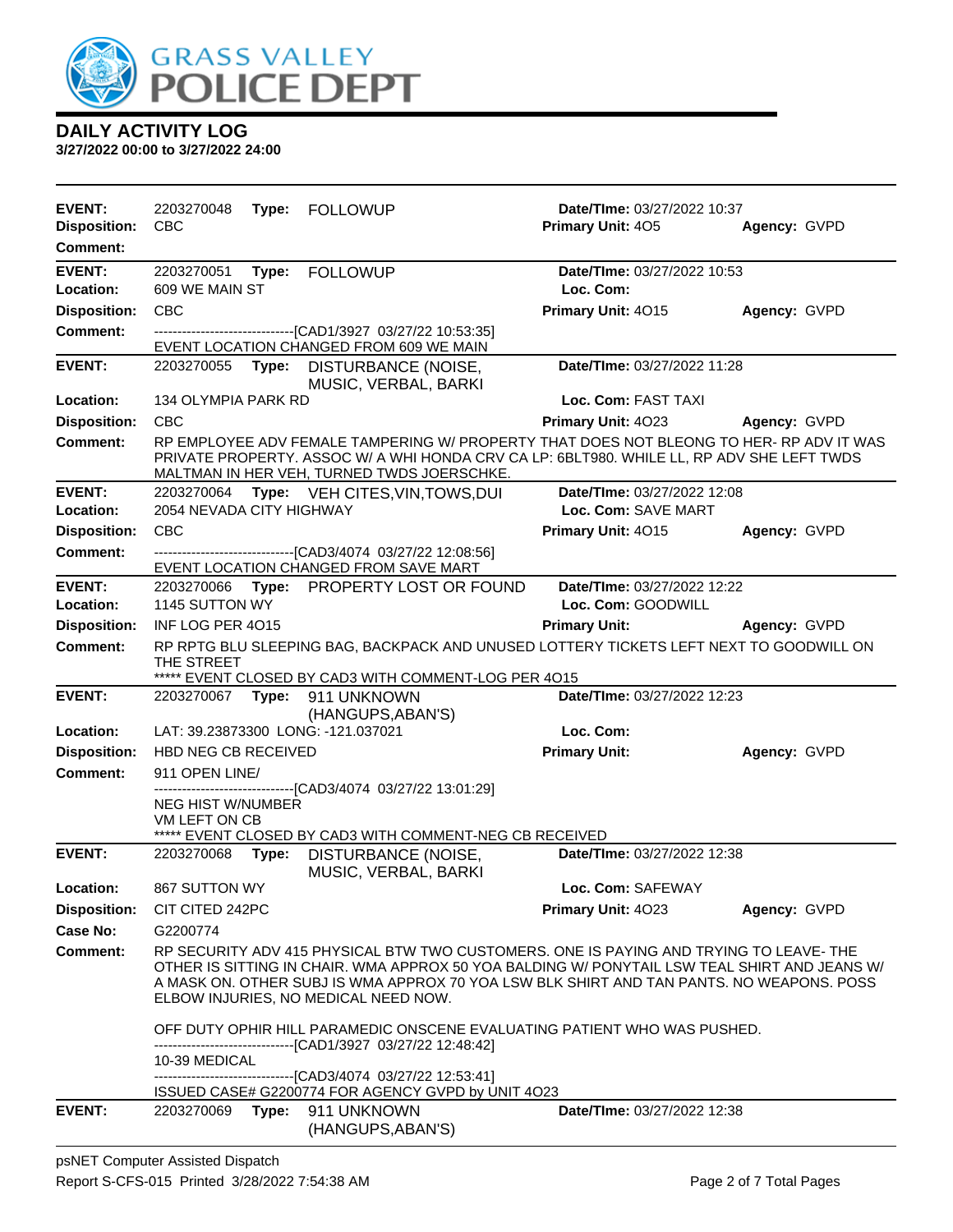

| Location:                  | 536 WHITING ST #4                                                                                                         |       |                                                                                                                                                                                                                                                                                                                                                                                                                                                                                                                                                | Loc. Com:                                |              |
|----------------------------|---------------------------------------------------------------------------------------------------------------------------|-------|------------------------------------------------------------------------------------------------------------------------------------------------------------------------------------------------------------------------------------------------------------------------------------------------------------------------------------------------------------------------------------------------------------------------------------------------------------------------------------------------------------------------------------------------|------------------------------------------|--------------|
| <b>Disposition:</b>        | <b>HBD</b>                                                                                                                |       |                                                                                                                                                                                                                                                                                                                                                                                                                                                                                                                                                | <b>Primary Unit:</b>                     | Agency: GVPD |
| Comment:                   | 911 ACCIDENTAL, C4<br>***** EVENT CLOSED BY CAD3                                                                          |       |                                                                                                                                                                                                                                                                                                                                                                                                                                                                                                                                                |                                          |              |
| <b>EVENT:</b>              | 2203270073 Type:                                                                                                          |       | <b>SUSPICIOUS CIRCUMSTANCE</b><br>(VEHICLE, PERSON                                                                                                                                                                                                                                                                                                                                                                                                                                                                                             | Date/TIme: 03/27/2022 13:03              |              |
| Location:                  | 472 BRIGHTON ST                                                                                                           |       |                                                                                                                                                                                                                                                                                                                                                                                                                                                                                                                                                | Loc. Com: MINNIE PARK                    |              |
| <b>Disposition:</b>        | CBC PICKED UP BY VALID DRIVER                                                                                             |       |                                                                                                                                                                                                                                                                                                                                                                                                                                                                                                                                                | Primary Unit: 4K19                       | Agency: GVPD |
| <b>Comment:</b>            | RP RPTG SUS WHI SEDAN LAST 3 LP 707 DRIVING AROUND THE PARK SLOWLY AND HITTING THE CURB<br>TWICE. VEH CURRENTLY BY CONDON |       |                                                                                                                                                                                                                                                                                                                                                                                                                                                                                                                                                |                                          |              |
| <b>EVENT:</b>              | 2203270079 Type:                                                                                                          |       | CITIZEN ASSIST (CIVIL<br>STANDBY'S, LOCKOUT                                                                                                                                                                                                                                                                                                                                                                                                                                                                                                    | Date/TIme: 03/27/2022 13:32              |              |
| Location:                  | 1094 EA MAIN ST                                                                                                           |       |                                                                                                                                                                                                                                                                                                                                                                                                                                                                                                                                                | Loc. Com:                                |              |
| <b>Disposition:</b>        | <b>CBC</b>                                                                                                                |       |                                                                                                                                                                                                                                                                                                                                                                                                                                                                                                                                                | <b>Primary Unit: 405</b>                 | Agency: GVPD |
| <b>Comment:</b>            | $-21$                                                                                                                     |       | RP REQ CIVIL STANDBY AT LISTED. RP IS RESTRAINED AND NEEDING TO GATHER BELONGINGS. RP REQ 10                                                                                                                                                                                                                                                                                                                                                                                                                                                   |                                          |              |
|                            | RP CALLED W/PHONE # CHANGE                                                                                                |       | -------------------------------[CAD1/3925 03/27/22 13:35:19]                                                                                                                                                                                                                                                                                                                                                                                                                                                                                   |                                          |              |
| <b>EVENT:</b><br>Location: | 200 DORSEY DR #43                                                                                                         |       | 2203270082 Type: TRAFFIC ACCIDENT                                                                                                                                                                                                                                                                                                                                                                                                                                                                                                              | Date/TIme: 03/27/2022 13:36<br>Loc. Com: |              |
| <b>Disposition:</b>        | <b>CBC NEG 20002</b>                                                                                                      |       |                                                                                                                                                                                                                                                                                                                                                                                                                                                                                                                                                | Primary Unit: 4023                       | Agency: GVPD |
| Comment:                   | 911 HANGUP                                                                                                                |       |                                                                                                                                                                                                                                                                                                                                                                                                                                                                                                                                                |                                          |              |
|                            | 10-39 MEDICAL TO STAGE                                                                                                    |       | ------------------------[CAD3/4074_03/27/22 13:37:59]<br>EVENT CALL TYPE CHANGED FROM 911<br>EVENT LOCATION CHANGED FROM LAT: 39.22969400 LONG: -121.041623 GRASS VALLEY<br>----------------------------------[CAD3/4074 03/27/22 13:39:03]<br>ON CB RP ADV POSS 20002 OR 'HIT AND RUN' OF SOME KIND. WHEN ASKED TO CLARIFY RP ADV JUST GET<br>AN OFFICER OVER SOMEONE IS HAVING A SEIZURE ON THE GROUND. WHEN ADV XFER TO MEDIACAL. RP<br>STATED NEG MEDICAL AND DISCONNECTED<br>-------------------------------[CAD3/4074_03/27/22_13:40:53] |                                          |              |
|                            |                                                                                                                           |       | ---------------------------------[CAD1/3925_03/27/22_13:45:58]                                                                                                                                                                                                                                                                                                                                                                                                                                                                                 |                                          |              |
|                            | 10-39 MEDICAL TO 10-22                                                                                                    |       |                                                                                                                                                                                                                                                                                                                                                                                                                                                                                                                                                |                                          |              |
| <b>EVENT:</b>              | 2203270085                                                                                                                | Type: | TRAFFIC (DUI, PARKING,<br>SPEED, HAZ                                                                                                                                                                                                                                                                                                                                                                                                                                                                                                           | Date/TIme: 03/27/2022 13:52              |              |
| Location:                  | <b>BRUNSWICK RD/SUTTON WY</b>                                                                                             |       |                                                                                                                                                                                                                                                                                                                                                                                                                                                                                                                                                | Loc. Com:                                |              |
| <b>Disposition:</b>        | UTL                                                                                                                       |       |                                                                                                                                                                                                                                                                                                                                                                                                                                                                                                                                                | Primary Unit: 4023                       | Agency: GVPD |
| <b>Comment:</b>            |                                                                                                                           |       | 911 CALLER RPTING SHARP METAL GARDENING TOOL ON THE ROADWAY ON BRUNSWICK, JEO SUTTON                                                                                                                                                                                                                                                                                                                                                                                                                                                           |                                          |              |
| <b>EVENT:</b>              | 2203270088                                                                                                                | Type: | DISTURBANCE (NOISE,<br>MUSIC, VERBAL, BARKI                                                                                                                                                                                                                                                                                                                                                                                                                                                                                                    | Date/TIme: 03/27/2022 14:10              |              |
| Location:                  | 200 DORSEY DR #43                                                                                                         |       |                                                                                                                                                                                                                                                                                                                                                                                                                                                                                                                                                | Loc. Com: SPRINGHILL GARDEN APARTMENTS   |              |
| <b>Disposition:</b>        | <b>RPT</b>                                                                                                                |       |                                                                                                                                                                                                                                                                                                                                                                                                                                                                                                                                                | Primary Unit: 4023                       | Agency: GVPD |
| Case No:                   | G2200775                                                                                                                  |       |                                                                                                                                                                                                                                                                                                                                                                                                                                                                                                                                                |                                          |              |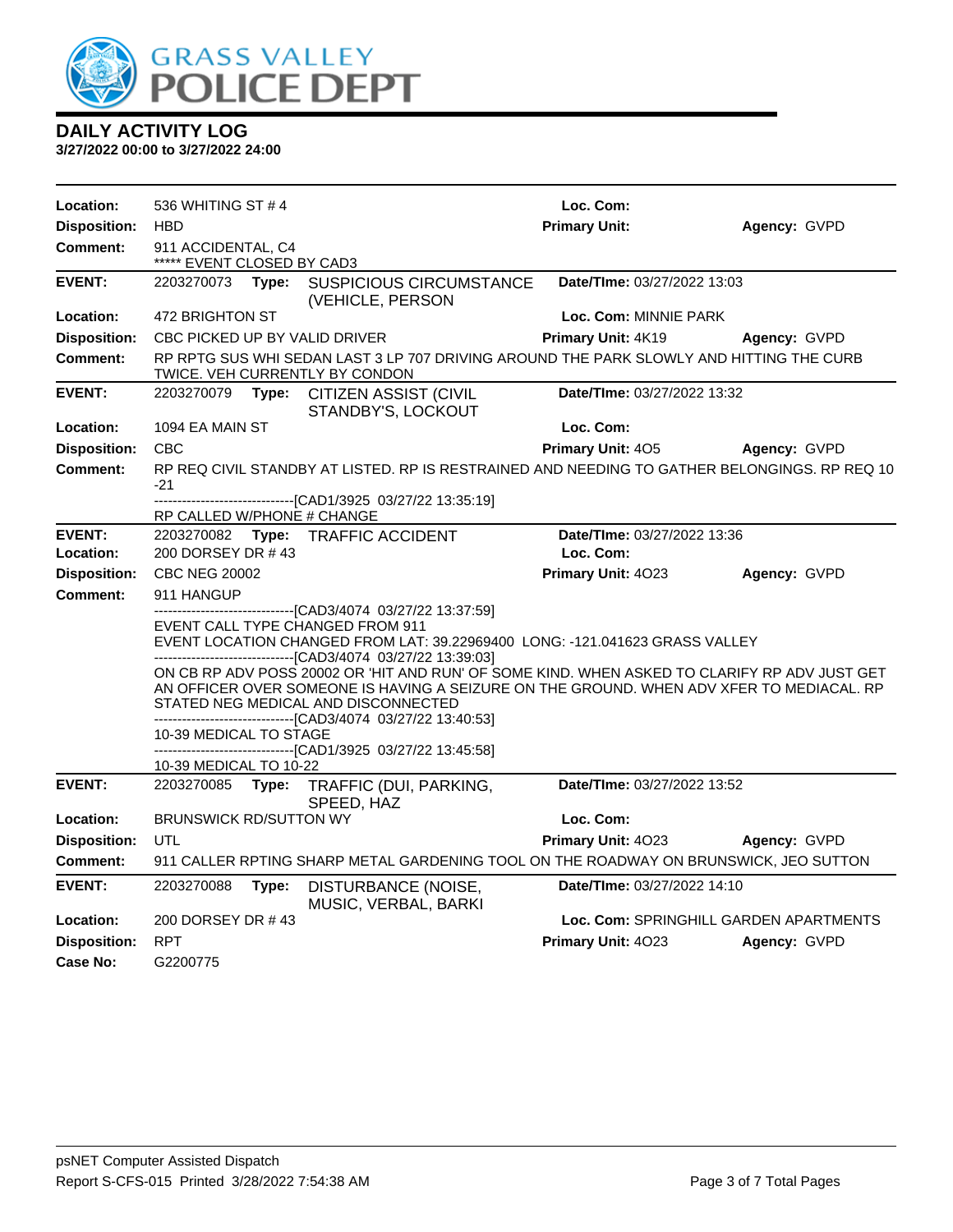

| <b>Comment:</b>     | 911 ABAN                                                                                                                                                                                 |                             |              |  |  |  |  |
|---------------------|------------------------------------------------------------------------------------------------------------------------------------------------------------------------------------------|-----------------------------|--------------|--|--|--|--|
|                     | ----------------------[CAD1/3925_03/27/22 14:10:55]                                                                                                                                      |                             |              |  |  |  |  |
|                     | EVENT LOCATION CHANGED FROM LAT: 39.22957500 LONG: -121.041344 GRASS VALLEY<br>-------------------------------[CAD1/3925 03/27/22 14:12:24]                                              |                             |              |  |  |  |  |
|                     | ON CB RP ADVISED HER BOYFRIEND WAS JUST THERE CAUSING A 415. RP STATED HE'S NOW GOA BUT                                                                                                  |                             |              |  |  |  |  |
|                     | HAD HE NOT LEFT SHE "MIGHT HAVE HAD TO KILL HIM." MALE HALF LSW BLK SHORT, WHI PANTS,                                                                                                    |                             |              |  |  |  |  |
|                     | JORDANS. LS ON FOOT TOWARD GRASS VALLEY TERRACE APTS                                                                                                                                     |                             |              |  |  |  |  |
|                     | -------------------------------[CAD1/3925 03/27/22 14:12:30]<br>EVENT CALL TYPE CHANGED FROM 911                                                                                         |                             |              |  |  |  |  |
|                     | ------------------------------[CAD3/4074 03/27/22 14:45:46]                                                                                                                              |                             |              |  |  |  |  |
|                     | ISSUED CASE# G2200775 FOR AGENCY GVPD by UNIT 4O23                                                                                                                                       |                             |              |  |  |  |  |
| <b>EVENT:</b>       | 2203270090 Type: DISTURBANCE (NOISE,                                                                                                                                                     | Date/TIme: 03/27/2022 14:16 |              |  |  |  |  |
|                     | MUSIC, VERBAL, BARKI                                                                                                                                                                     |                             |              |  |  |  |  |
| Location:           | 660 MINNIE ST                                                                                                                                                                            | Loc. Com: CONDON PARK       |              |  |  |  |  |
| <b>Disposition:</b> | CBC 98M                                                                                                                                                                                  | <b>Primary Unit: 405</b>    | Agency: GVPD |  |  |  |  |
| <b>Comment:</b>     | 911 CALLER IS A COACH OF A BB TEAM AND JUST REC'D INFO FROM ONE OF HIS KIDS RPTING A 415<br>W/JUVS INVOLVING KNIVES. SU JUV'S LSW RED BB CAP, BLK PANTS 2ND SU JUV LSW WHI BB CAP. RP IS |                             |              |  |  |  |  |
|                     | NOW ON SCENE AND CAN SEE THE SUSPECT JUVS AT SAINT PATRICKS/BRIGHTON. RP CAN ONLY SEE                                                                                                    |                             |              |  |  |  |  |
|                     | BACKPACKS ON THE JUVS. RP WAS ABLE TO PICK UP HIS KIDS FROM HIS TEAM                                                                                                                     |                             |              |  |  |  |  |
|                     | --------------------------------[CAD1/3925 03/27/22 14:18:24]<br>SU JUVS NOW WALKING PAST BRIGHTON ST MARKET TWD FAIRGROUNDS                                                             |                             |              |  |  |  |  |
|                     | -------------------------------[CAD1/3925 03/27/22 14:19:16]                                                                                                                             |                             |              |  |  |  |  |
|                     | PER RP VI J IS C4 W/PARENTS                                                                                                                                                              |                             |              |  |  |  |  |
|                     | -------------------------------[4O5/MDT 03/27/22 14:29]<br>THIRD HAND INFO, THE WITNESSES AND VICTIM DID NOT WANT RP TO CALL. JUVS CONTACTED DO NOT                                      |                             |              |  |  |  |  |
|                     | HAVE WEAPONS. CBC.                                                                                                                                                                       |                             |              |  |  |  |  |
| <b>EVENT:</b>       | 2203270099<br>DISTURBANCE (NOISE,<br>Type:                                                                                                                                               | Date/TIme: 03/27/2022 15:15 |              |  |  |  |  |
|                     | MUSIC, VERBAL, BARKI                                                                                                                                                                     |                             |              |  |  |  |  |
|                     |                                                                                                                                                                                          |                             |              |  |  |  |  |
| Location:           | 221 BANK ST # 3                                                                                                                                                                          | Loc. Com:                   |              |  |  |  |  |
| <b>Disposition:</b> | CBC PARTIES APPEAR C4                                                                                                                                                                    | <b>Primary Unit: 4015</b>   | Agency: GVPD |  |  |  |  |
| <b>Comment:</b>     | CHP 911 XFER REF 415. RP CAME ON THE LINE STATING GRANDCHILD PLACED THE CALL AND RP DOESN'T                                                                                              |                             |              |  |  |  |  |
|                     | NEED ASSIST AT THE MOMENT. CALL WAS PLACED BY GRANDCHILD BECAUSE RP'S ADULT SON WAS<br>CAUSING A 415. RP WILL CB IF ANYTHING CHANGES                                                     |                             |              |  |  |  |  |
|                     | -------------------------------[CAD3/4074 03/27/22 15:16:01]                                                                                                                             |                             |              |  |  |  |  |
|                     | 4O15 ADV                                                                                                                                                                                 |                             |              |  |  |  |  |
| <b>EVENT:</b>       | 2203270102<br>Type: SUSPICIOUS CIRCUMSTANCE                                                                                                                                              | Date/TIme: 03/27/2022 15:23 |              |  |  |  |  |
| Location:           | (VEHICLE, PERSON<br>20 STATE/49/20 RAMP                                                                                                                                                  | Loc. Com: EB                |              |  |  |  |  |
| <b>Disposition:</b> | HBD CHP TO HANDLE                                                                                                                                                                        | <b>Primary Unit:</b>        | Agency: GVPD |  |  |  |  |
| <b>Comment:</b>     | RP RPTING CHP HAD TAGGED AN RV ON THE SHOULDER AND NOW THERE IS A MALE SUBJ PULLED OVER                                                                                                  |                             |              |  |  |  |  |
|                     | AND LOOKING AT THE VEH, W/THE HOOD UP. ASSOC VEH IS A GRN SUBA                                                                                                                           |                             |              |  |  |  |  |
|                     | ---------------------------[CAD1/3925 03/27/22 15:25:00]                                                                                                                                 |                             |              |  |  |  |  |
|                     | 10-39 CHP, LOG#755<br>***** EVENT CLOSED BY CAD3 WITH COMMENT-CHP TO HANDLE                                                                                                              |                             |              |  |  |  |  |
| <b>EVENT:</b>       | Type: TRAFFIC (DUI, PARKING,<br>2203270111                                                                                                                                               | Date/TIme: 03/27/2022 16:13 |              |  |  |  |  |
|                     | SPEED, HAZ                                                                                                                                                                               |                             |              |  |  |  |  |
| Location:           | 49/20 STATE/BRUNSWICK RD                                                                                                                                                                 | Loc. Com: NB                |              |  |  |  |  |
| <b>Disposition:</b> | <b>HBD</b>                                                                                                                                                                               | <b>Primary Unit:</b>        | Agency: GVPD |  |  |  |  |
| <b>Comment:</b>     | 911 RPTG 23103 OLDER GOLD CRV/XFER TO CHP                                                                                                                                                |                             |              |  |  |  |  |
|                     | --------------------------[CAD3/4074_03/27/22 16:13:39]<br>ADD'T BSN LINE PASSING SACRAMENTO ST NOW/XFER TO CHP                                                                          |                             |              |  |  |  |  |
|                     | --------------------------------[CAD3/4074 03/27/22 16:15:06]                                                                                                                            |                             |              |  |  |  |  |
|                     | <b>VOICED</b><br>***** EVENT CLOSED BY CAD3                                                                                                                                              |                             |              |  |  |  |  |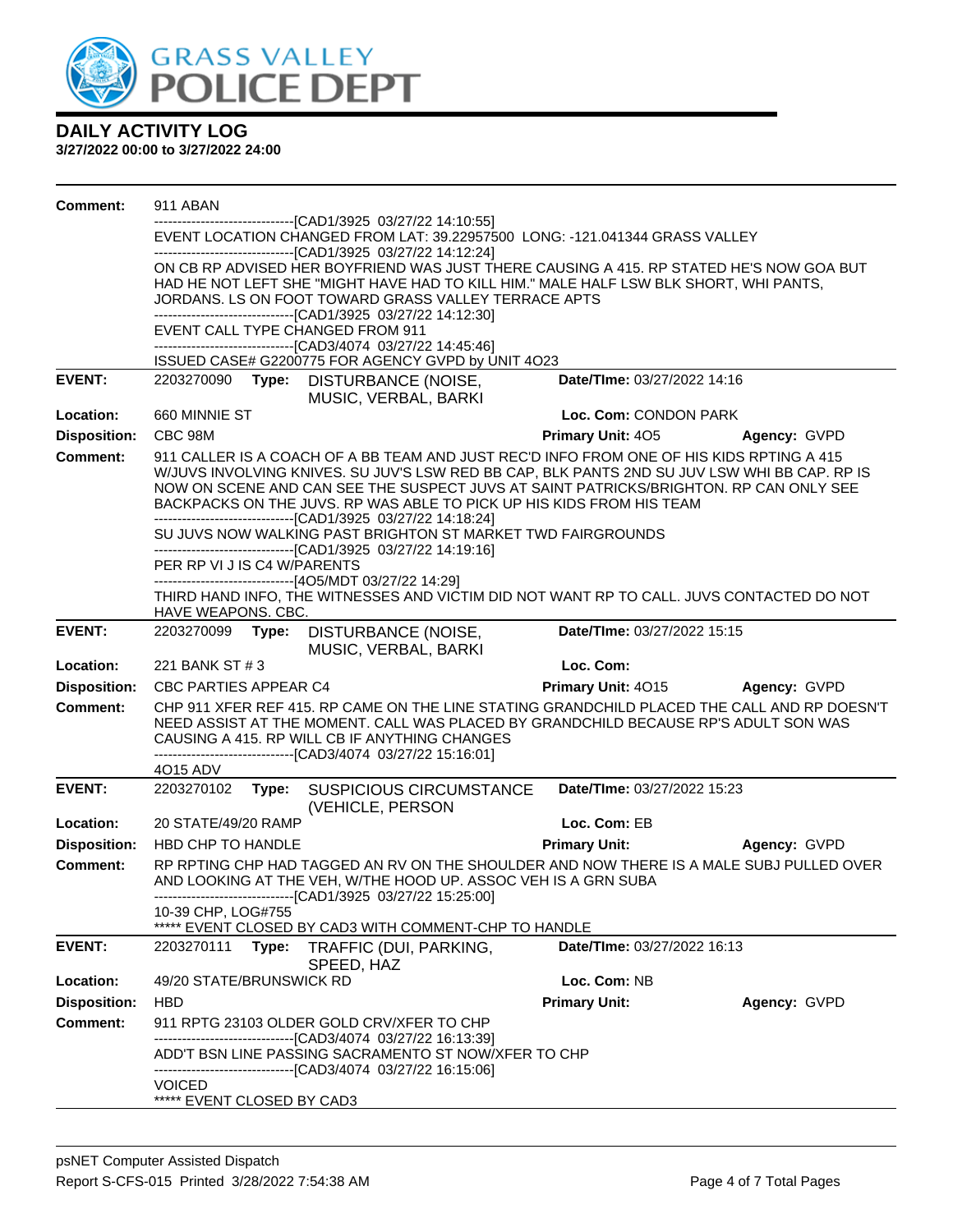

| <b>EVENT:</b>                   |                                                         |  | (HANGUPS, ABAN'S)                                                                                                                                                                  | <b>Date/Time: 03/27/2022 16:30</b> |              |
|---------------------------------|---------------------------------------------------------|--|------------------------------------------------------------------------------------------------------------------------------------------------------------------------------------|------------------------------------|--------------|
| Location:                       |                                                         |  | LAT: 39.21920100 LONG: -121.052352                                                                                                                                                 | Loc. Com:                          |              |
| <b>Disposition:</b>             | INF LOG PER 4015                                        |  |                                                                                                                                                                                    | <b>Primary Unit:</b>               | Agency: GVPD |
| <b>Comment:</b>                 | 911 ABAN. TOWER LOCATION                                |  |                                                                                                                                                                                    |                                    |              |
|                                 |                                                         |  | -------------------------------[CAD1/3925 03/27/22 16:31:28]<br>PICKUP THEN IMMEDIATE HANGUP ON CB                                                                                 |                                    |              |
|                                 |                                                         |  | -------------------------------[CAD1/3925 03/27/22 16:34:58]                                                                                                                       |                                    |              |
|                                 |                                                         |  | VM ONLY, MESSAGE LEFT ON ADD'N CB                                                                                                                                                  |                                    |              |
|                                 | NEG HIST W/NUMBER                                       |  | ---------------------------------[CAD3/4074_03/27/22_16:45:14]                                                                                                                     |                                    |              |
|                                 |                                                         |  | ***** EVENT CLOSED BY CAD3 WITH COMMENT-LOG PER 4015                                                                                                                               |                                    |              |
| <b>EVENT:</b>                   |                                                         |  | 2203270122 Type: ALL OTHERS                                                                                                                                                        | <b>Date/Time: 03/27/2022 16:49</b> |              |
| Location:                       | 222 ELYSIAN PL                                          |  |                                                                                                                                                                                    | Loc. Com:                          |              |
| <b>Disposition:</b>             | <b>CBC</b>                                              |  |                                                                                                                                                                                    | Primary Unit: 4023 Agency: GVPD    |              |
| <b>Comment:</b>                 | HOSPITAL.                                               |  | 911 CALLER REQ 10-21 REF HIS ROOMMATE THREATENING TO HAVE HIM EVICTED. RP ADV HE IS IN THE                                                                                         |                                    |              |
| <b>EVENT:</b>                   | 2203270124                                              |  | <b>Type:</b> VEHICLE STOP                                                                                                                                                          | Date/TIme: 03/27/2022 16:51        |              |
| Location:                       | <b>IDAHO MARYLAND RD/EA MAIN ST</b>                     |  |                                                                                                                                                                                    | Loc. Com:                          |              |
| <b>Disposition:</b><br>Case No: | ARA                                                     |  |                                                                                                                                                                                    | Primary Unit: 4K19                 | Agency: GVPD |
|                                 | G2200776                                                |  |                                                                                                                                                                                    |                                    |              |
| Comment:                        | License:<br>WRONG WAY WHI CHEVY PICKUP                  |  |                                                                                                                                                                                    |                                    |              |
|                                 | 10-39 CHP                                               |  | -------------------------------[CAD1/3925 03/27/22 16:53:58]<br>--------------------------------[CAD3/4074 03/27/22 16:57:18]                                                      |                                    |              |
|                                 |                                                         |  | EVENT LOCATION CHANGED FROM ROUND ABOUT IDAHO MARYALND<br>--------------------------------[CAD1/3925 03/27/22 16:58:36]                                                            |                                    |              |
|                                 |                                                         |  | 911 CALLER RPTING PK MAY HAVE JUST TC'D BELOW THE RP'S RES 14168 LIQUIDAMBAR<br>-------------------------------[CAD1/3925 03/27/22 16:59:22]                                       |                                    |              |
|                                 |                                                         |  | RP SAW THE VEH HIT THE BANK SEVERAL TIMES. UNK IF IT IS STILL MOBILE<br>-------------------------------[CAD1/3925 03/27/22 17:20:14]                                               |                                    |              |
|                                 | 10-39 CALFIRE FOR C3 RESPONSE                           |  | -------------------------------[CAD3/4074 03/27/22 17:41:02]                                                                                                                       |                                    |              |
|                                 |                                                         |  | TOW ASSIGNED-KILROYS, 800 E MAIN ST, GRASS VALLEY, 5302733495,<br>--------------------------------[CAD3/4074 03/27/22 17:41:13]                                                    |                                    |              |
|                                 | KILROYS ENRT DRIVE TIME                                 |  |                                                                                                                                                                                    |                                    |              |
|                                 |                                                         |  | -------------------------------[CAD3/4074_03/27/22 17:46:59]<br>ISSUED CASE# G2200776 FOR AGENCY GVPD by UNIT 4K19<br>-------------------------------[CAD3/4074_03/27/22 18:46:01] |                                    |              |
|                                 | FCN/3702208603145                                       |  |                                                                                                                                                                                    |                                    |              |
|                                 |                                                         |  | ------------------------------[4K19/MDT 03/27/22 19:46]                                                                                                                            |                                    |              |
| <b>EVENT:</b>                   |                                                         |  | AR ARRESTED AND BOOKED FOR 2800.2 VC, 3056 PC, 23152(A) VC                                                                                                                         | Date/TIme: 03/27/2022 17:01        |              |
|                                 | 2203270126    Type: 911    UNKNOWN<br>(HANGUPS, ABAN'S) |  |                                                                                                                                                                                    |                                    |              |
| Location:                       | E MAIN/ROUNDABOUT                                       |  |                                                                                                                                                                                    | Loc. Com:                          |              |
| <b>Disposition:</b>             | <b>HBD</b>                                              |  |                                                                                                                                                                                    | <b>Primary Unit:</b>               | Agency: GVPD |
| <b>Comment:</b>                 |                                                         |  | 911 ABAN. PLOTS TO AREA OF HUGHES/BERRYHILL                                                                                                                                        |                                    |              |
|                                 |                                                         |  | -------------------------------[CAD1/3925 03/27/22 17:02:59]<br>ON CB, CONFIRMED RP HAD CALLED IN REF TO 23152 DRIVER; EVENT 124                                                   |                                    |              |
|                                 | ***** EVENT CLOSED BY CAD3                              |  | -------------------------------[CAD1/3925 03/27/22 17:03:28]<br>EVENT LOCATION CHANGED FROM LAT: 39.22615300 LONG: -121.053661 GRASS VALLEY                                        |                                    |              |
| <b>EVENT:</b>                   | 2203270127 Type:                                        |  | <b>CITIZEN ASSIST (CIVIL</b><br>STANDBY'S, LOCKOUT                                                                                                                                 | Date/TIme: 03/27/2022 17:04        |              |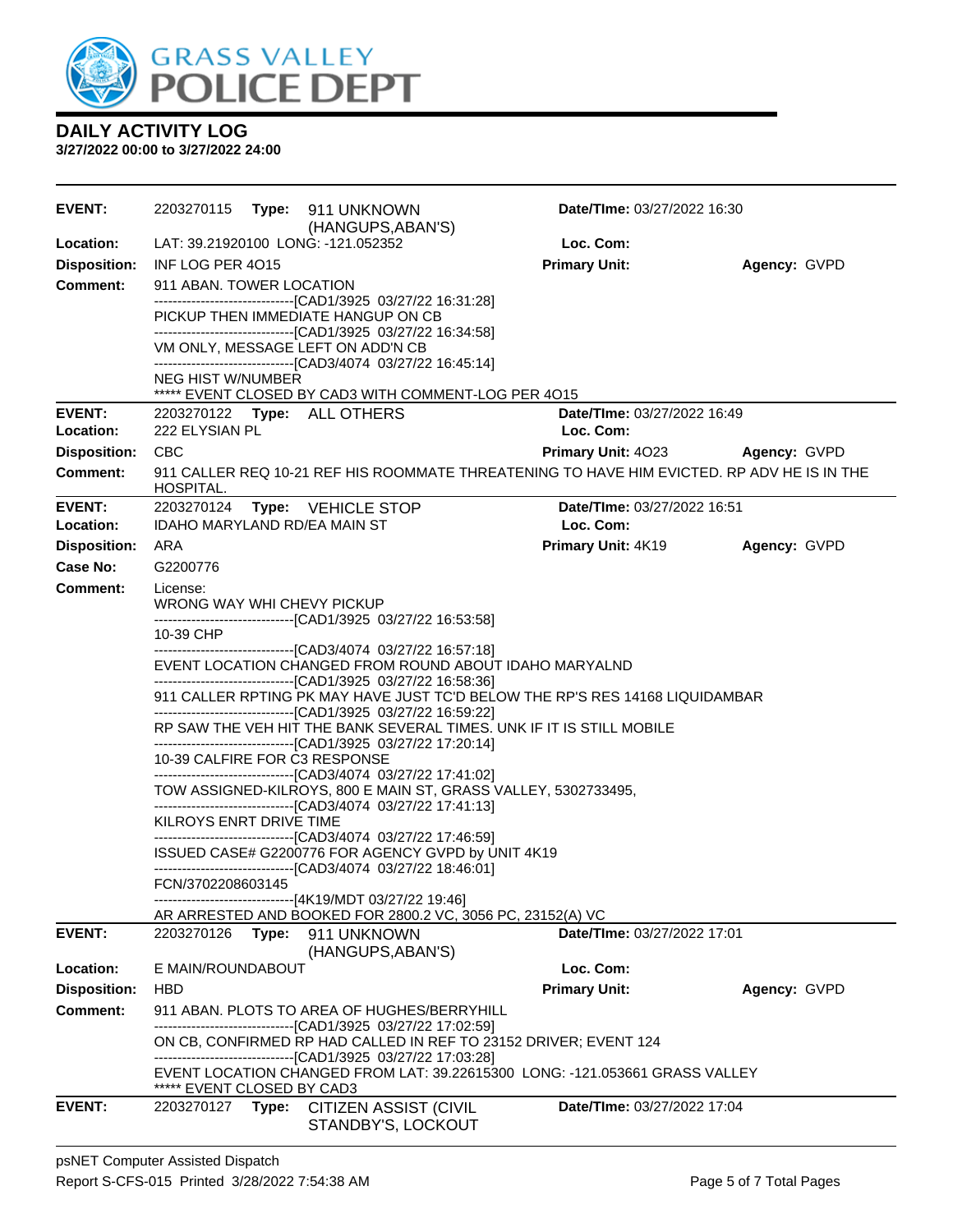

| Location:           | 1262 SUTTON WY            |       | Loc. Com: HOSPITALITY HOUSE 530 271 7144                                                                                                                                                                                                                                        |                                   |                                          |
|---------------------|---------------------------|-------|---------------------------------------------------------------------------------------------------------------------------------------------------------------------------------------------------------------------------------------------------------------------------------|-----------------------------------|------------------------------------------|
| <b>Disposition:</b> | <b>CBC</b>                |       |                                                                                                                                                                                                                                                                                 | Primary Unit: 4015                | Agency: GVPD                             |
| Comment:            | <b>GUEST CLEARANCE</b>    |       |                                                                                                                                                                                                                                                                                 |                                   |                                          |
|                     |                           |       | -------------------------[CAD1/3925 03/27/22 17:04:41]<br>RP ADVISED OF POSS EXTENDED ETA                                                                                                                                                                                       |                                   |                                          |
| <b>EVENT:</b>       | 2203270129 Type:          |       | <b>SUSPICIOUS CIRCUMSTANCE</b><br>(VEHICLE, PERSON                                                                                                                                                                                                                              | Date/TIme: 03/27/2022 17:11       |                                          |
| Location:           | 228 DEPOT ST $#C$         |       |                                                                                                                                                                                                                                                                                 | Loc. Com:                         |                                          |
| <b>Disposition:</b> | INF LOG PER 4015          |       |                                                                                                                                                                                                                                                                                 | Primary Unit: 4015                | Agency: GVPD                             |
| <b>Comment:</b>     |                           |       | RP RPTING AN OLDER SIL TOYT 4RUNNER PULLED UP AND AN APPROX 20YOA WMA 602, CURLY HAIR CAME<br>OUT OF LISTED APT. A PARTY FROM THE 4RUNNER HANDED THE WMA A LONG RIFLE AND MAGAZINE AND<br>THE WMA RAN INTO THE RES AND RETRIEVED MONEY, THEN EXCHANGED THE MONEY FOR THE RIFLE. |                                   |                                          |
| <b>EVENT:</b>       | 2203270130 Type:          |       | <b>SUSPICIOUS CIRCUMSTANCE</b><br>(VEHICLE, PERSON                                                                                                                                                                                                                              | Date/TIme: 03/27/2022 17:14       |                                          |
| Location:           | 933 ALLISON RANCH RD      |       |                                                                                                                                                                                                                                                                                 | Loc. Com: NORTHSTAR MINING MUSEUM |                                          |
| <b>Disposition:</b> | UTL GOA                   |       |                                                                                                                                                                                                                                                                                 | Primary Unit: 4015                | Agency: GVPD                             |
| <b>Comment:</b>     | <b>LOT</b>                |       | RP RPTING SUS POSS HMA LSW SUNGLASSES, RED SHORTS AND DRIVING A WHI MASERATI WAS PARKED<br>NEAR THE REAR OF THE LOT AND KEPT GETTING IN AND OUT OF THE VEH AND WANDERING AROUND THE                                                                                             |                                   |                                          |
| <b>EVENT:</b>       | 2203270139                | Type: | DISTURBANCE (NOISE,<br>MUSIC, VERBAL, BARKI                                                                                                                                                                                                                                     | Date/TIme: 03/27/2022 18:03       |                                          |
| Location:           | 2033 NEVADA CITY HY       |       |                                                                                                                                                                                                                                                                                 | Loc. Com: DOLLAR GENERAL          |                                          |
| <b>Disposition:</b> | <b>CBC</b>                |       |                                                                                                                                                                                                                                                                                 | <b>Primary Unit: 405</b>          | Agency: GVPD                             |
| <b>Comment:</b>     |                           |       | 911 CALLER RPTING 2 MALES IN A 415 VERBAL BUT ONE ARMED W/A STICK. ONE SUBJ PULLING A SMALL<br>WAGON. PARTIES NOW SEPARATED BUT ONE PARTY FOLLOWING THE OTHER PARTIES<br>------------------------------[CAD1/3925 03/27/22 18:05:03]                                            |                                   |                                          |
|                     |                           |       | WMA GRN CAP W/A WFA PULLING THE WAGON. OTHER PARTY STILL AT DOLLAR GENERAL AND YELLING AT<br>THE COUPLE. THE WMA AND XRAY ARE ON FOOT TWD LUMBERJACKS                                                                                                                           |                                   |                                          |
| <b>EVENT:</b>       | 2203270144                | Type: | <b>SUSPICIOUS CIRCUMSTANCE</b><br>(VEHICLE, PERSON                                                                                                                                                                                                                              | Date/TIme: 03/27/2022 18:18       |                                          |
| Location:           | 933 ALLISON RANCH RD      |       |                                                                                                                                                                                                                                                                                 | Loc. Com: NORTHSTAR MINING MUSEUM |                                          |
| <b>Disposition:</b> | <b>CBC NOTHING SUS</b>    |       |                                                                                                                                                                                                                                                                                 | Primary Unit: 4023                | Agency: GVPD                             |
| Comment:            | WHI MASERATI FOR A WHILE  |       | RP RPTING SAME MALE FROM EARLIER CALL, LSW W/RED BB CAP HAS BEEN LOITERING IN THE LOT IN THE                                                                                                                                                                                    |                                   |                                          |
| <b>EVENT:</b>       | 2203270149                | Type: | DISTURBANCE (NOISE,<br>MUSIC, VERBAL, BARKI                                                                                                                                                                                                                                     | Date/TIme: 03/27/2022 18:39       |                                          |
| Location:           | 314 RAILROAD AV           |       |                                                                                                                                                                                                                                                                                 | Loc. Com: 49ER FAMILY FUN PARK    |                                          |
| <b>Disposition:</b> | <b>CBC</b>                |       |                                                                                                                                                                                                                                                                                 | Primary Unit: 4015                | Agency: GVPD                             |
| <b>Comment:</b>     |                           |       | 911 RPTG HE HAS BEEN STAYING AT LISTED FOR 3 WEEKS AND NOW THE OWNER IS TRYING TO KICK HIM<br>OUT. MALE HEARD IN BACKGROUND YELLING AT RP<br>----------------------[CAD3/4074_03/27/22 18:40:06]                                                                                |                                   |                                          |
|                     | <b>NEG WEAPONS</b>        |       |                                                                                                                                                                                                                                                                                 |                                   |                                          |
|                     | 4015 ADV                  |       | ---------------------------[CAD3/4074 03/27/22 18:40:46]                                                                                                                                                                                                                        |                                   |                                          |
| <b>EVENT:</b>       | 2203270155                | Type: | TRAFFIC (DUI, PARKING,<br>SPEED, HAZ                                                                                                                                                                                                                                            | Date/TIme: 03/27/2022 20:05       |                                          |
| Location:           | 972 SUTTON WAY            |       |                                                                                                                                                                                                                                                                                 | Loc. Com:                         |                                          |
| <b>Disposition:</b> | WA COURTESY NOTICE POSTED |       |                                                                                                                                                                                                                                                                                 | Primary Unit: 4022                | Agency: GVPD                             |
| <b>Comment:</b>     | TRAILER: CA LP: 1GH7901   |       |                                                                                                                                                                                                                                                                                 |                                   |                                          |
| <b>EVENT:</b>       | 2203270160                | Type: | <b>TRESPASS</b>                                                                                                                                                                                                                                                                 | Date/TIme: 03/27/2022 20:37       |                                          |
| Location:           | 1262 SUTTON WY            |       |                                                                                                                                                                                                                                                                                 |                                   | Loc. Com: HOSPITALITY HOUSE 530 271 7144 |
| <b>Disposition:</b> | <b>CNOP</b>               |       |                                                                                                                                                                                                                                                                                 | Primary Unit: 4022                | Agency: GVPD                             |